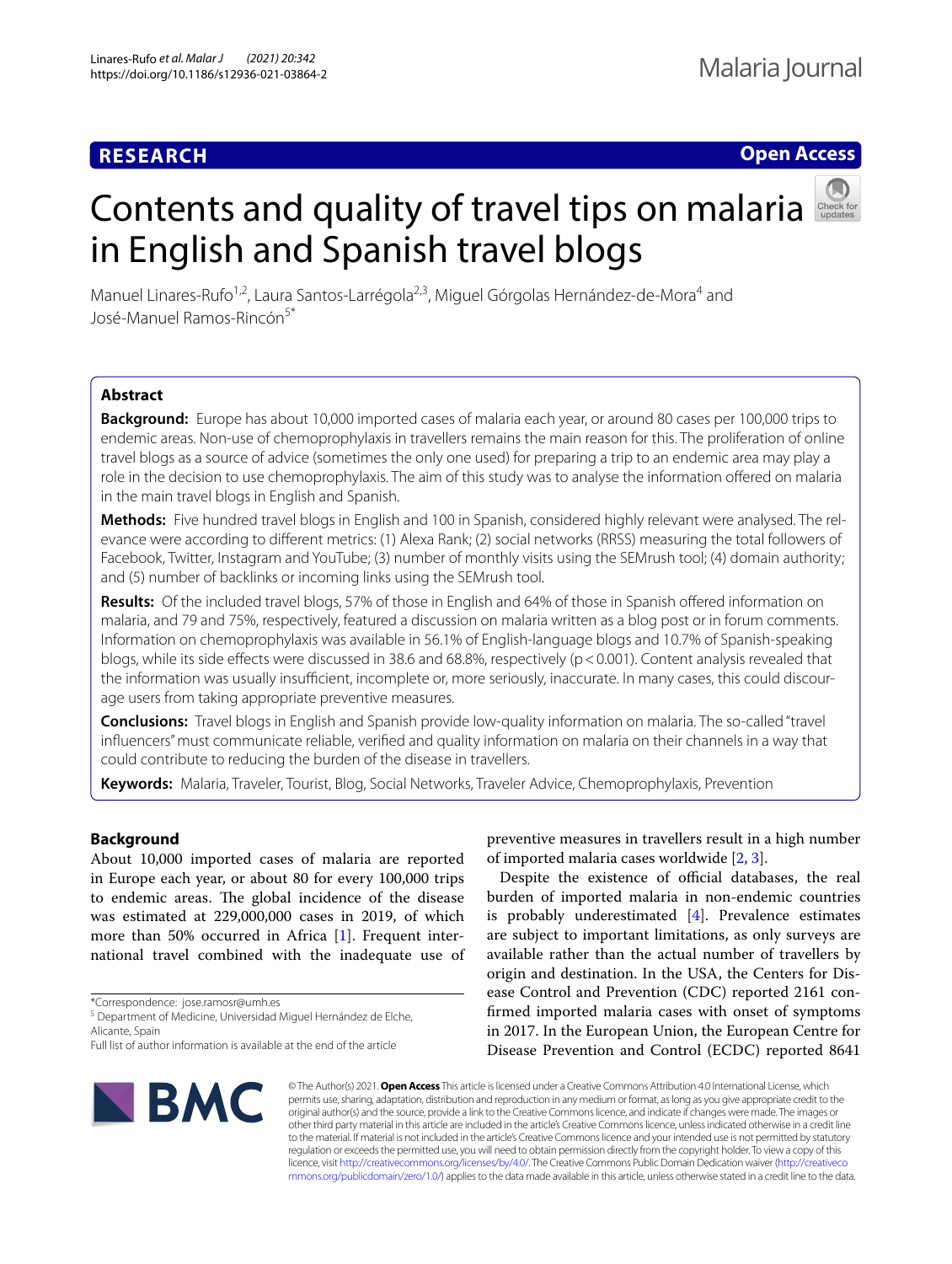malaria cases in 2019 [\[5\]](#page-3-4). Other countries such as Canada, Australia or the UK report quite similar numbers of cases per 1 million population [[6\]](#page-3-5). In 2019, tourist travel increased in all regions of the world by 3.8% over the previous year, reaching 1.5 billion travellers globally. Asia-Pacifc saw growth of 4.6% and Africa, 4.2%, higher than the global average [\[7](#page-3-6)].

The risk of imported malaria is known to be higher in travellers to Africa, especially migrants and people visiting friends and relatives (VFRs). There are many studies that indicate that chemoprophylaxis use is still insuffcient in people with imported malaria cases, both in these high-risk groups as well as young people and travellers with a high educational level [\[8](#page-3-7), [9\]](#page-3-8).

The first source of information that the traveller can access is the official, "classic" route, that is, specific, timely advice ofered by health professionals through specialized clinics [[10\]](#page-3-9). However, informal sources should not be overlooked, as they complement professional advice and condition travellers' choices and attitudes with regard to how to act when travelling to a malaria-endemic country. Travel blogs in particular have proliferated across the web, offering a firsthand, layperson's account on different destinations. Thus, the objective of this study was to analyse the information ofered on malaria in the main travel blogs in English and Spanish.

## **Methods**

Six hundred travel blogs (500 in English and 100 in Spanish) with general content for travellers and accounts of trips to malaria-endemic countries were analysed. The blogs were selected based on diferent metrics assessing their relevance (Additional fle; Table S1, Table S2 [1\)](#page-3-10), using the following external tools: (1) Alexa Rank (a Global Search Engine Optimization [SEO] positioning system; Amazon Company, USA; [https://www.alexa.](https://www.alexa.com/siteinfo) [com/siteinfo](https://www.alexa.com/siteinfo)); (2) social networks (RRSS) measuring the total followers of Facebook, Twitter, Instagram and You-Tube), using Infuencer Marketing Hub [\(https://infu](https://influencermarketinghub.com/) [encermarketinghub.com/](https://influencermarketinghub.com/)), Fanpage Karma [\(https://www.](https://www.fanpagekarma.com/) [fanpagekarma.com/](https://www.fanpagekarma.com/)) and Metricool [\(https://metricool.](https://metricool.com) [com](https://metricool.com)); (3) number of monthly visits using the SEMrush tool ([https://es.semrush.com/\)](https://es.semrush.com/); (4) domain authority, using the MOZ tool [\(https://moz.com/free-seo-tools](https://moz.com/free-seo-tools)); and (5) the number of backlinks or incoming links using the SEMrush tool. Moreover, the monthly and annual visits/users for all the English and Spanish blogs selected using the tools available on the Alexa website were estimated.

The blog's own search engine was used to find content (text, video, or podcasts) that included the word "*malaria*". The quality of the information was examined according to the 10 yes/no questions shown in Table [1.](#page-1-0)

The differences between English- and Spanish-language blogs were determined using Pearson's chi-square test for categorical variables. Values were considered to be statistically signifcant when the p value was less than 0.05. Statistical data analysis was performed using IBM SPSS Statistics for Windows, Version 25.0 (Armonk, NY: IBM Corp).

## **Results**

Web traffic measurement tools show that collectively, the 600 blogs analysed have a reach of 92,400,000 unique visitors/month, for an incredible 1,108,800,000 visitors per year. No information on malaria was available in 43% of the 500 English-language or in 36% of the 100 Spanish-language blogs, even though they were pages that offered recommendations for visiting endemic countries. On the other hand, about 95% of Spanish blogs did

<span id="page-1-0"></span>

|  |  |  | Table 1 Quality items from Spanish- and English-language travel blogs |
|--|--|--|-----------------------------------------------------------------------|
|  |  |  |                                                                       |

| <b>Quality items</b>                                                                                                | English |      | Spanish |      | p value |
|---------------------------------------------------------------------------------------------------------------------|---------|------|---------|------|---------|
|                                                                                                                     | n/N     | $\%$ | n/N     | $\%$ |         |
| Does the blog offer information on malaria?                                                                         | 285/500 | 57   | 64/100  | 64%  | 0.19    |
| Is there a discussion on malaria in the forum or comments section?                                                  | 225/285 | 79   | 48/64   | 75   | 0.49    |
| Does the blog contain information on the side effects of chemoprophylaxis?                                          | 110/285 | 38.6 | 44/64   | 68.8 | < 0.001 |
| Is the information provided up-to-date? <sup>a</sup>                                                                |         | 21.1 | 22/64   | 34.4 | 0.023   |
| Does the blog offer links to official/specialized travel medicine websites?                                         |         | 15.8 | 10/64   | 15.6 | > 0.99  |
| Does the blog advise non-certified preventive products against malaria or whose effec-<br>tiveness is questionable? |         | 5.3  | 10/64   | 15.6 | 0.007   |
| Does the blog have adequate information on chemoprophylaxis?                                                        |         | 56.1 | 7/64    | 10.9 | < 0.001 |
| Is the information that the blog provides referenced?                                                               |         | 12.3 | 4/64    | 6.3  | 0.12    |
| Does the blog provide correct information on standby emergency treatment?                                           |         | 7.0  | 2/64    | 3.1  | 0.28    |
| Was the information on malaria generated or reviewed by a healthcare professional?                                  | 10/285  | 3.5  | 2/64    | 3.1  | > 0.99  |

<sup>a</sup> Reviewed in the last year. In bold, statistically significant differences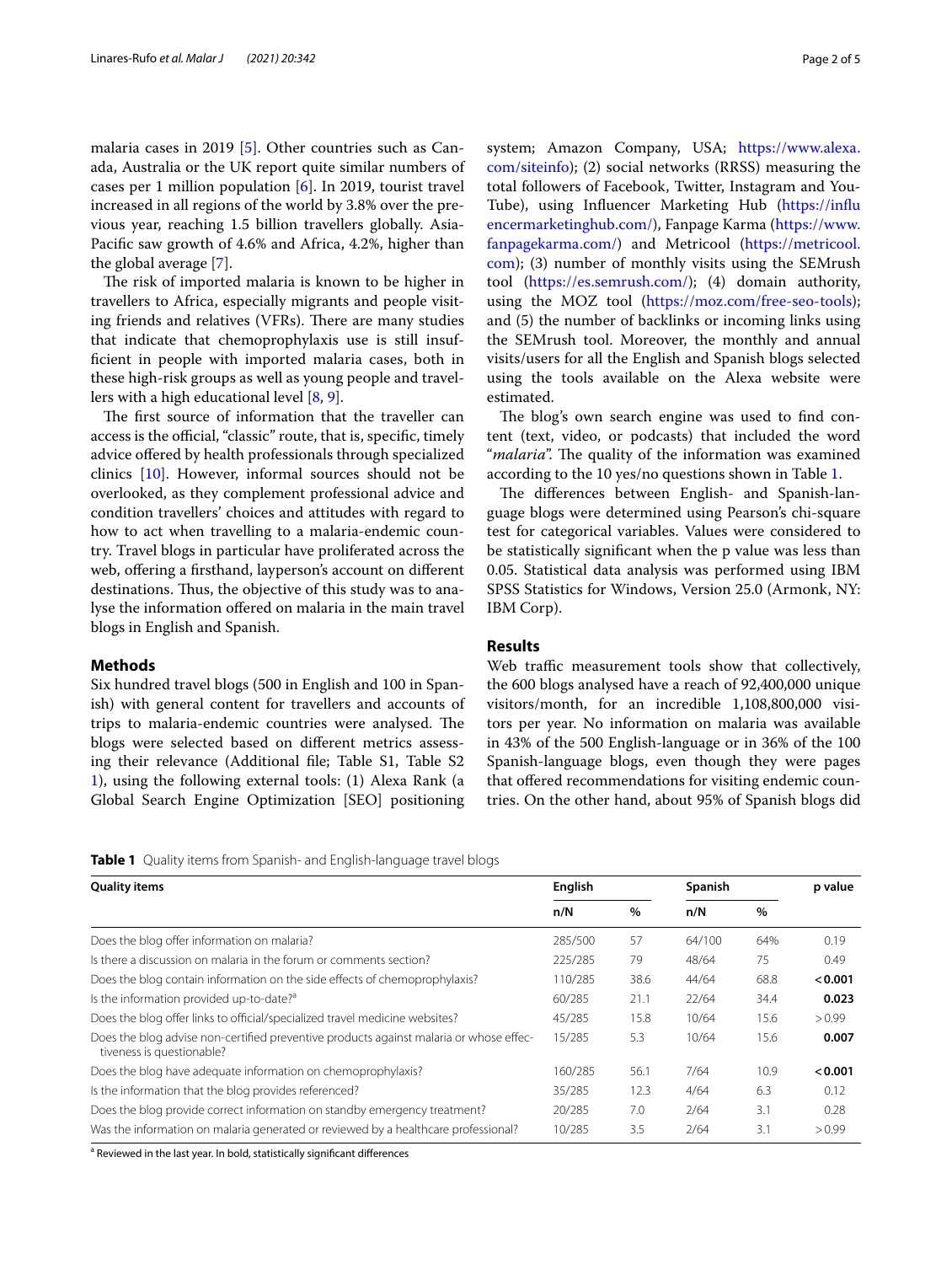ofer advertising or advertising content for travel health insurance.

Of the blogs that contained information on malaria (English  $n=285$  and Spanish  $n=64$ ), 79 and 75%, respectively, mentioned malaria in the forum or comments section. Information on chemoprophylaxis was available in 56.1% of English-language blogs and 10.7% of Spanish-speaking blogs, while its side efects were discussed in 38.6 and 68.8%, respectively  $(p < 0.001)$ . Only 21.1 and 34.4% ( $p=0.023$ ) of the blog posts presented up-to-date information (reviewed in the previous year) (Table [1](#page-1-0)).

Only 15.8% of the English- and 15.6% of the Spanishlanguage blogs provided links to official/specialized websites (e.g. international vaccination centers, Ministry of Health, other specialized websites dedicated to travel medicine). A minority (English 5.3%, Spanish 15.6%,  $p = 0.007$ ) advised uncertified preventive products against malaria or products of dubious efectiveness, such as garlic, onion, vitamin B, bracelets, nitrous oxide, various cosmetics, anti-mosquito candles, or electrical/ultrasonic devices to repel mosquitoes. Few blogs (English 12.3%, Spanish 6.3%) included references for the information presented. Only 7.0 and 3.1% of the blogs, respectively, provided correct information about self-treatment, while healthcare professionals generated or reviewed the information in just 3.5 and 3.1% of the blogs (Table [1](#page-1-0)).

In the qualitative analysis uncovered several important misconceptions in the blogs (Table [2](#page-2-0)), refecting the main pitfalls found in the analysis of malaria

chemoprophylaxis. Some key points have been detected which could inform interventions to improve advice.

### **Discussion**

This study showed the low quality of information about malaria published on travel blogs in English and Spanish. The content was generally insufficient, incomplete or, worse, inaccurate, with the result being that the users may be discouraged from taking adequate preventive measures. The scientific quality of these blogs may be related to a greater number and severity of imported malaria cases, as travellers may follow advice without an adequate scientifc basis when making decisions about malaria prevention.

Eforts in malaria prevention in other environments, such as travel agents or specifc groups of travellers, are well known  $[11]$ . However, to date these initiatives have been practically nonexistent in the feld of travel blogs, despite the current context of "infoxication" or online fake news [\[12](#page-4-1)].

Sometimes travellers' perceptions of malaria risks are unrealistic. Travel blogs should thus correct misperceptions (such as believing that curing malaria is easier than taking prophylaxis or that travellers visiting relatives have some level of innate immunity). Certain "flter criteria" could also be applied, allowing the user to evaluate the information obtained for themselves. However, in other, so-called "mainstream" media, such as newspapers, radio or television, the information presented may also be erroneous, incomplete or biased, but that is not cause for it

<span id="page-2-0"></span>**Table 2** Patterns of misconceptions around chemoprophylaxis for malaria, as identified in qualitative analysis of travel blogs

- Although the information ofered by the authors on chemoprophylaxis was correct, topics generated by visitors often contained incorrect advice or comments that could discourage the use of antimalarial prophylaxis. Frequently, these comments were not refuted by the blog authors, perhaps due to their fear of losing followers
- The posts address the fnancial cost of chemoprophylaxis pills for the traveller, quantifying these from a cost-beneft point of view but without a scientifc basis
- It is common to fnd numerous self-referenced links to the website itself on various aspects of malaria (risk areas, pregnancy, use of repellents …) instead of links to official health websites. It seems that more value is placed on attracting traffic to the site (SEO) than providing accurate or serious travel advice, or perhaps bloggers seek to avoid projecting an image that is too serious

Bloggers often make subjective comments with a negative or neutral tone about chemoprophylaxis, for example: "If there is no other choice, we will take it,""We have not seen a mosquito the whole trip,""In Nepal we found a traveller taking chemoprophylaxis at 2800 meters, what crazy doctor advised her?" This type of comment can generate or contribute to reluctance to start any prophylaxis

Spanish-language blogs

Twelve recommended "*the malaria vaccine*" for travel, showing clear confusion with the concept of immunization versus chemoprophylaxis.

The dosage of antimalarials in many cases was wrong or their indication was outdated (for example, they spoke of using chloroquine in areas of current resistance).

English-language blog

The side efects of chemoprophylaxis were described in 44 blogs, described in language such as: "*poison," "serious complications," "aggressive pills," or "psychotic attack.*"

Some of the blogs recommended products based on vitamin B or repellants and devices against mosquitoes of dubious or scientifcally unproven efficacy.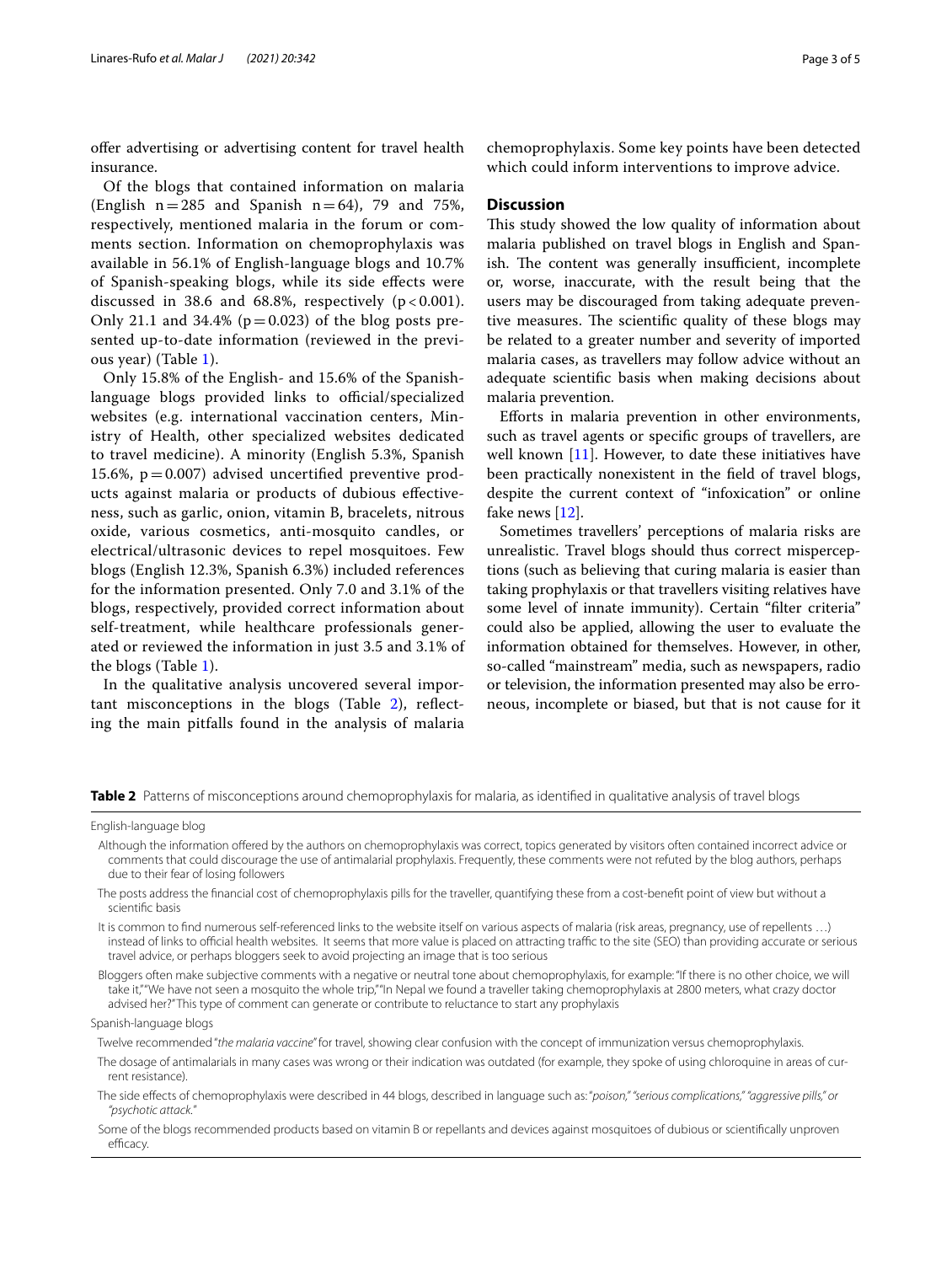to be withdrawn. Rather, the user must apply their own personal judgment.

The adoption of codes of conduct and ethics, such as HONcode [\[13](#page-4-2)], could be a more reliable way to favour the generation and dissemination of high-quality, accurate information. Since a signifcant proportion of people have low health literacy and difficulties accessing information, many audiences may fnd it challenging to assess the quality of the information and apply it to their own circumstances  $[14]$  $[14]$ . The so-called "travel" infuencers" must, therefore, communicate reliable, verifed and high-quality information on malaria in a way that could contribute to reducing the burden of disease in travellers.

Introducing a code of conduct for sensitive information provided by these sites is further justifed by the fact that malaria prevention is just a small drop in the ocean of popular medical communication. Indeed, the larger problem is so huge that it is really hard addressing this single aspect alone, or even medical travel advice in general. Good initiatives exist, including the HONcode, but most people are not aware of them [[15](#page-4-4)]. Moreover, many prestigious medical and academic sites do not adhere to HONcode, which can by no means be enforced. However, this work is a frst step in an open and relevant line of work  $[16]$  $[16]$ .

The main strength of the study resides in the fact that it opens the door to innovative interventions to improve malaria prophylaxis. It also touches on a much wider topic of interest than the specifc focus of the study, namely the ability to refer blog readers to quality information to improve the training of travellers.

However, the results of this study should be interpreted in light of the study's limitations. First of all, the study was performed in only English and Spanish blogs, which may be diferent from blogs in other languages. Secondly, the study did not diferentiate between the country where the bloggers were based. Third, the criteria used for measuring quality was based on researchers' subjective experience.

In conclusion, travel blogs written in English and Spanish often provide low-quality information on malaria. The contents offered were generally insufficient, incomplete or, worse, inaccurate. Further qualitative studies are necessary to analyse the quality of information on malaria in online media.

#### **Supplementary Information**

The online version contains supplementary material available at [https://doi.](https://doi.org/10.1186/s12936-021-03864-2) [org/10.1186/s12936-021-03864-2](https://doi.org/10.1186/s12936-021-03864-2).

<span id="page-3-10"></span>Additional file 1: Table S1. 500 English travel blogs analyzed by alphabetic order. **Table S2.** 100 Spanish travel blogs analyzed by alphabetic order.

#### **Acknowledgements**

We many thank the contributions and ideas of all the travel bloggers consulted.

#### **Authors' contributions**

MLR, and LSL collected the data, analysed the data and wrote the manuscript; MGH, and JMRR analysed the data and revised and edited the manuscript. All authors read and approved the fnal manuscript.

#### **Funding**

The authors received no specifc funding for this work.

#### **Availability of data and materials**

J.M.R.R. has full access to and is the guarantor for the data. The datasets generated are available from the corresponding author on reasonable request.

## **Declarations**

#### **Ethics approval and consent to participate**

According to the Spanish law, approval by an ethics committee was not necessary for this study.

#### **Consent for publication**

Not applicable.

#### **Competing interests**

The authors declare that they have no confict of interest.

#### **Author details**

<sup>1</sup> Microbiology Service, Hospital Universitario Príncipe de Asturias, Alcalá de Henares, Madrid, Spain. <sup>2</sup> Foundation iO, Madrid, Spain. <sup>3</sup> Buenos Aires Health Centre, Madrid, Spain. <sup>4</sup>Department of Medicine, Universidad Autónoma de Madrid, Madrid, Spain. <sup>5</sup>Department of Medicine, Universidad Miguel Hernández de Elche, Alicante, Spain.

#### Received: 22 May 2021 Accepted: 23 July 2021 Published online: 16 August 2021

#### **References**

- <span id="page-3-0"></span>1. WHO. World malaria report 2020. Geneva: World Health Organization; 2020.<https://www.who.int/publications/i/item/9789240015791>. Accessed 1 Feb 2021.
- <span id="page-3-1"></span>2. Mace KE, Lucchi NW, Tan KR. Malaria surveillance—United States, 2017. MMWR Surveill Summ. 2021;70:1–35.
- <span id="page-3-2"></span>3. Kendjo E, Houzé S, Mouri O, Taieb A, Gay F, Jauréguiberry S, et al. Epidemiologic trends in malaria incidence among travelers returning to Metropolitan France, 1996–2016. JAMA Netw Open. 2019;2:e191691.
- <span id="page-3-3"></span>4. Herrador Z, Fernández-Martinez B, Quesada-Cubo V, Diaz-Garcia O, Cano R, Benito A, Gómez-Barroso D. Imported cases of malaria in Spain: observational study using nationally reported statistics and surveillance data, 2002–2015. Malar J. 2019;18:230.
- <span id="page-3-4"></span>5. European Centre for Disease Prevention and Control. Introduction to the annual epidemiological report. Stockholm: ECDC; 2020. [https://www.](https://www.ecdc.europa.eu/en/publications-data/malaria-annual-epidemiological-report-2018) [ecdc.europa.eu/en/publications-data/malaria-annual-epidemiological](https://www.ecdc.europa.eu/en/publications-data/malaria-annual-epidemiological-report-2018) [report-2018](https://www.ecdc.europa.eu/en/publications-data/malaria-annual-epidemiological-report-2018)Accessed 1 Feb 2021.
- <span id="page-3-5"></span>6. O'Brien SF, Delage G, Seed CR, Pillonel J, Fabra CC, Davison K, et al. The epidemiology of imported malaria and transfusion policy in 5 nonendemic countries. Transfus Med Rev. 2015;29:162–71.
- <span id="page-3-6"></span>7. World Tourism Organization (UNWTO). [https://www.unwto.org/es/](https://www.unwto.org/es/unwto-tourism-dashboard) [unwto-tourism-dashboard](https://www.unwto.org/es/unwto-tourism-dashboard). Accesessed 19 July 2021.
- <span id="page-3-7"></span>8. Hoefnagel JGM, Massar K, Hautvast JLA. Non-adherence to malaria prophylaxis: the infuence of travel-related and psychosocial factors. J Infect Public Health. 2020;13:532–7.
- <span id="page-3-8"></span>9. Ahluwalia J, Brooks SK, Weinman J, Rubin GJ. A systematic review of factors afecting adherence to malaria chemoprophylaxis amongst travelers from non-endemic countries. Malar J. 2020;19:16.
- <span id="page-3-9"></span>10. Herman J, Patel D. Advising the traveller. Medicine. 2018;46:59–65.